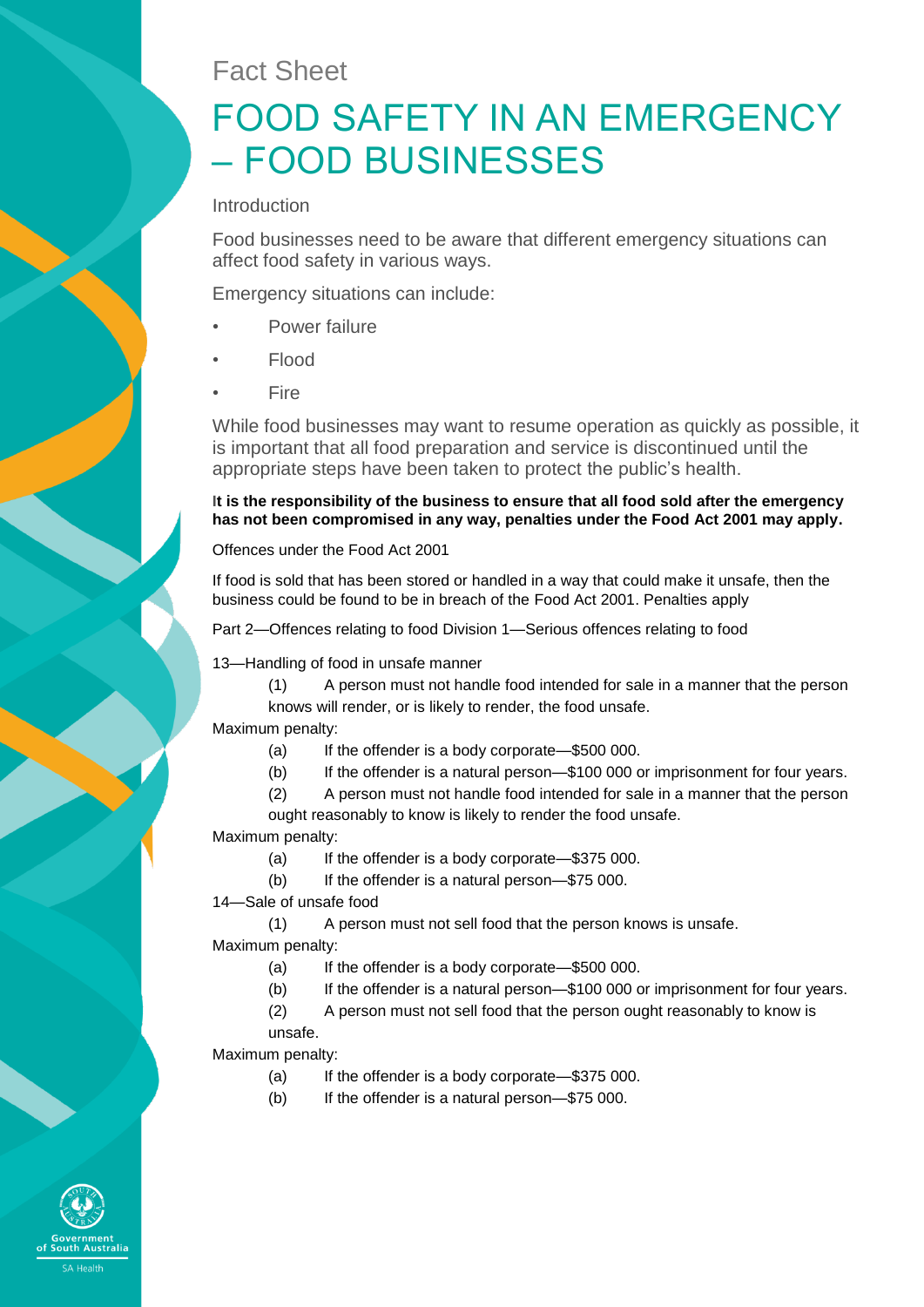### Preparing for the worst

Know your area and the emergencies most likely to occur and consider what you can do ahead of time to store your food safely in an emergency.

Be aware that there are emergency situations where there will be no opportunity for preparation and your safety must come first.

# Personal safety

Emergency situations can be dangerous, so it is critical to use care and observe all safety precautions. Food business operators should have appropriate professionals examine the facility prior to employees or customers re-entering the building after an incident.

### Immediate health hazards

If an immediate health hazard exists due to an emergency situation, SA Health or local government may require that the food business immediately stop operating.

Immediate health hazards may include:

- Extended power outage
- Flood
- **Fire**
- The extended loss of potable water supply
- A sewage backup into a food establishment or onto the grounds of a food establishment
- A natural disaster

### After the event

Regardless of the emergency, the appearance and smell of food is not a good indicator of safety, so when in doubt, throw it out!

Where possible, keep good records of all food products detained, destroyed, or salvaged.

Consider the amount of food to be disposed of and where required hire larger bins. When disposing of food, ensure discarded food is appropriately secured and cannot be collected by passers-by/consumers.

#### **REMEMBER!**

- Never taste food to determine its safety
- Food unfit for human consumption is also unfit for pets
- When in doubt, throw it out.

The business will need to contact Local Government prior to reopening to arrange for an Environmental Health Officer (EHO) to assess that food safety issues have been addressed.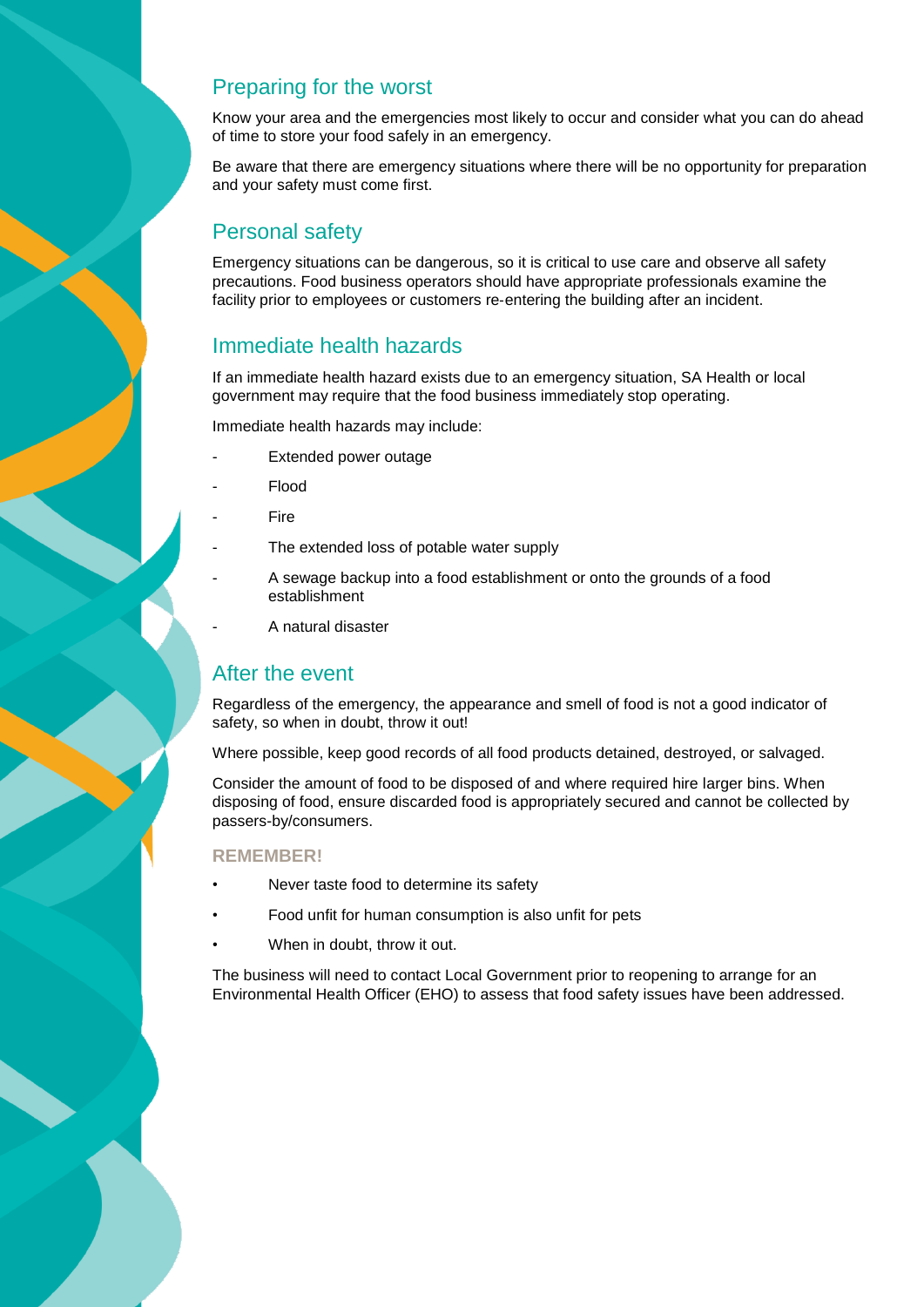### **Definitions**

**Potentially hazardous food** means food that has to be kept at certain temperatures to minimise the growth of any pathogenic microorganisms that may be present in the food or to prevent the formation of toxins in the food.

**Perishable food** refers to foods that are subject to deterioration in quality or food safety when kept under normal storage conditions.

#### **Examples include:**

- Potentially hazardous foods (must be kept refrigerated and used within specified use by date).
- Uncut fruit and vegetables that can be stored unrefrigerated eg apples, bananas, potatoes etc.
- Shell eggs (recommended below 14°C but best stored below 5°C).
- Low risk bakery products e.g. bread.
- Some foods that require refrigerated storage.

**Shelf stable food** means a food that can be safely stored and sold at room temperature. Preservation methods used include canning, ultra-heat treatment, reduced water activity, increased acidity and some modified atmosphere packaging. These non-perishable products include canned and bottled foods, rice, pasta, flour, sugar, spices, oils, and foods processed in aseptic or retort packages and other products that do not require refrigeration until after opening.

### Power outages

Power failures may occur for many reasons and may last for as little as a few minutes to as long as a few days.

#### **Prepare**

If there are adverse conditions that may lead to a power failure, consider what preparations can be made ahead of time. This will depend on the business capabilities and resources, but some examples may include:

- If your freezer is not full, keep items close together—this helps the food stay cold longer
- keep ice packs
- Dry ice (Be aware of Worker Health and Safety issues of using dry ice)
- **Generators**
- Cancel incoming food deliveries
- Transfer food to off-site cold storage facilities
- The installation of a fixed thermometer before a power outage situation will allow for monitoring temperatures quickly.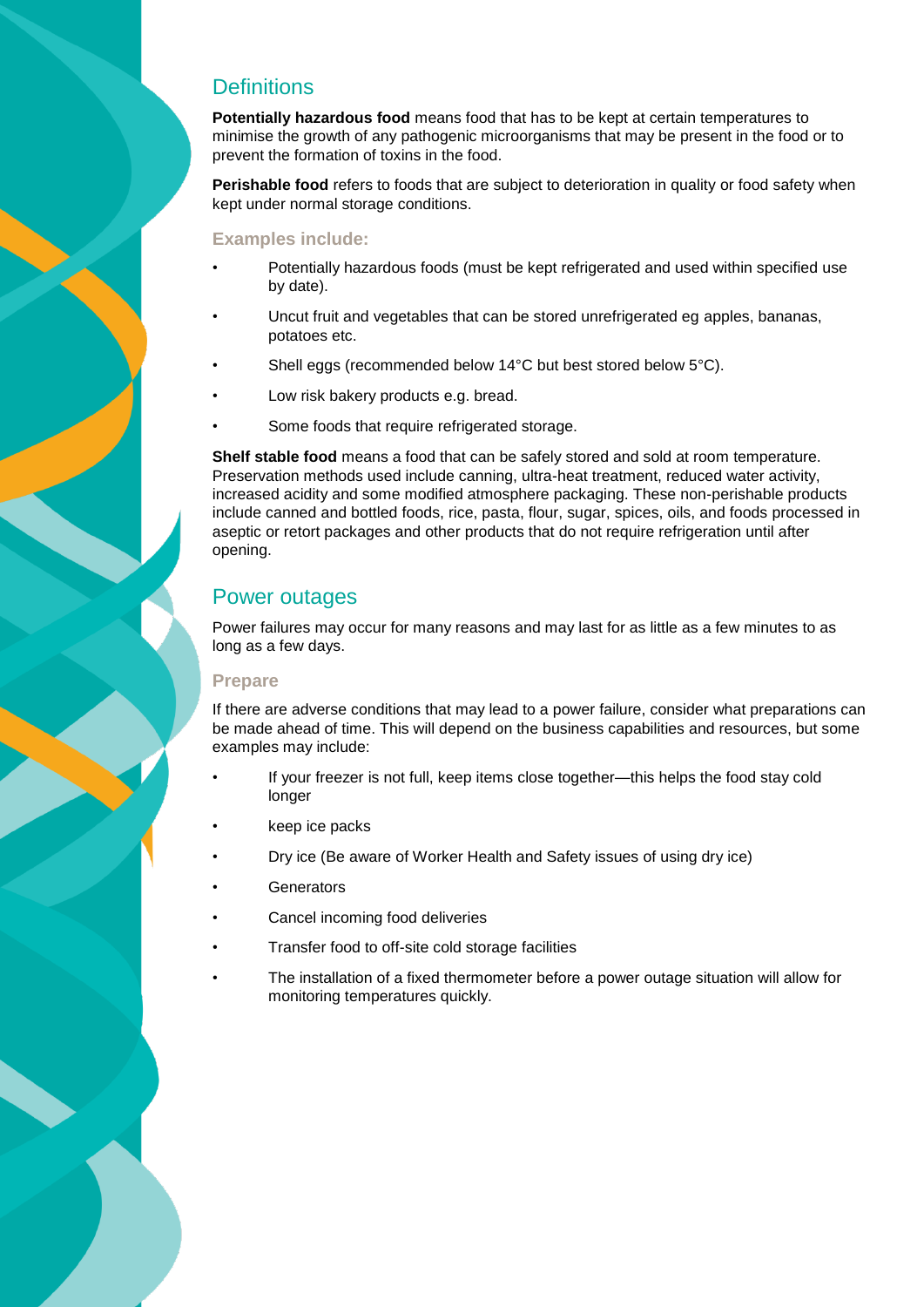#### **During the outage**

If the power supply is out for more than 4 hours, food in fridges will start to spoil, and pathogens will begin to grow once the temperature of the food rises above 5°C. In the event the power failure lasts more than a few minutes, the 'food safety time clock' has started, so:

- Document the time the power went out
- Quickly move potentially hazardous food from the refrigerator to the freezer
- Meat, poultry and fish should be stored in the coldest part of the refrigerator or moved to the freezer & stored closely together to conserve temperature
- Avoid adding hot foods to refrigerators
- Keep your refrigerator and freezer doors closed except while checking temperatures every two hours - this will keep the air temperature colder for longer
- Digital, dial, or instant-read food thermometers will help you monitor refrigerator and freezer temperatures. Consider having a thermometer (fixed or other) in the refrigerator and freezer at all times
- If you're not sure a particular food is cold enough, take its temperature with a probe thermometer.

#### **When power is restored**

Document the time the power was restored and the temperature of the potentially hazardous food in your refrigerator to see if the temperature is 5°C or below.

#### *Refer to Table: 'Keeping food safe during an emergency' for more detail, but as a quick guide for potentially hazardous foods that have been out of temperature control:*

#### **Cold food**

#### **Time - Less than 2 hours**

If it potentially hazardous food is above 5°C and the power has been off for less than 2 hours you can re-refrigerate the food or use it immediately.

#### **Time - between 2 – 4 hours**

Potentially hazardous food above 5°C can be consumed.

#### **Time - More than 4 hours**

If potentially hazardous food temperature is above 5°C and has been for more than 4 hours, some foods may be unsuitable to consume. This includes food in freezers that has defrosted and risen above 5°C.

#### **Food in the freezer**

Freezers will usually not defrost for at least 24 hours, provided the door has been kept shut. If frozen foods have thawed, some foods should not be refrozen but be kept below 5°C and eaten as soon as possible. Other foods may be refrozen, but will lose quality.

#### **Hot food**

#### **For foods being cooked during the power outage**

- Do not serve any partially cooked food
- If power outage is brief (under 1 hour), rapidly finish cooking/reheat without interruption to 75°C (or equivalent)
- If power is out for more than 2 hours, discard all partially cooked food.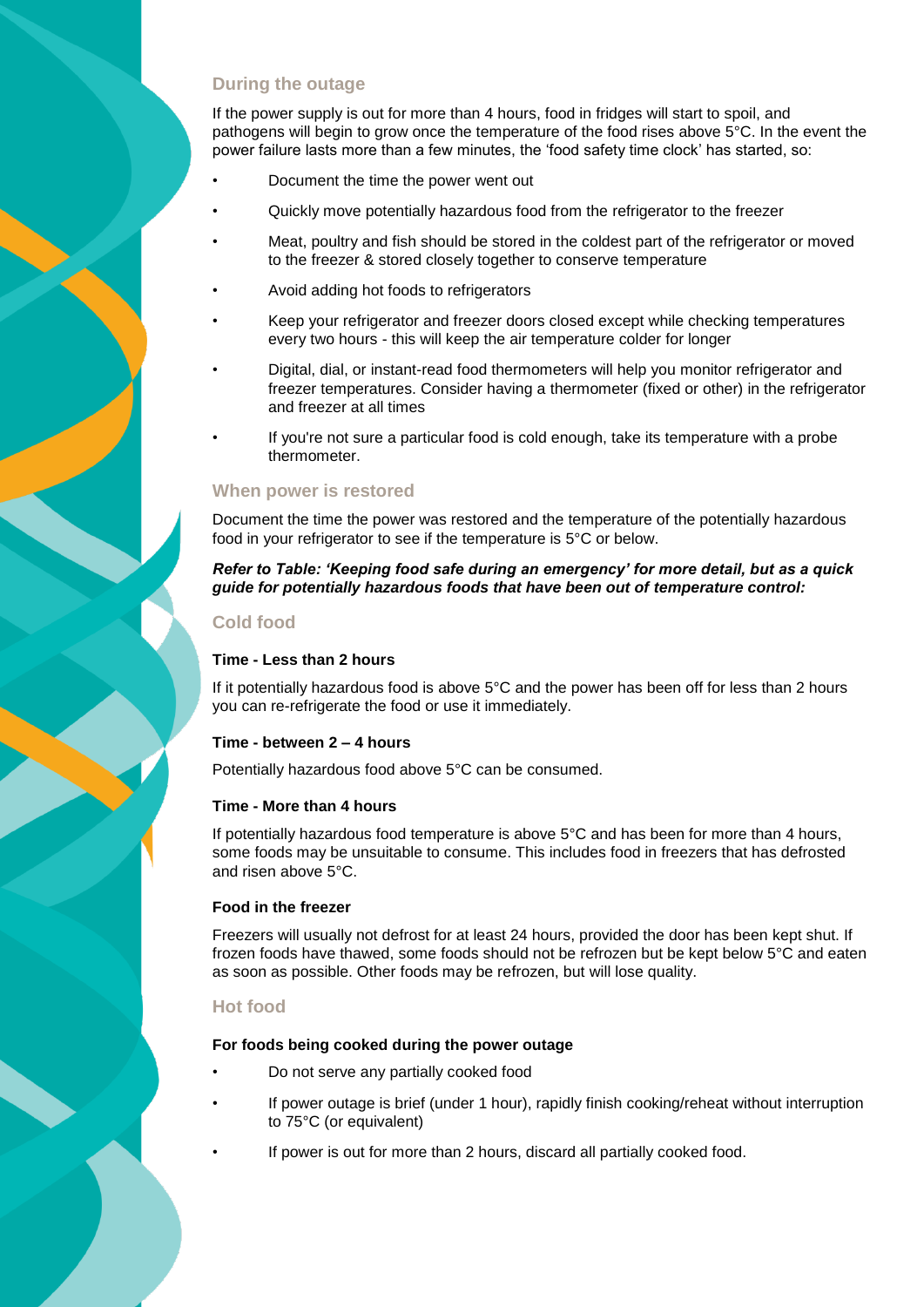#### **Foods being hot held during the power outage**

- If food can be maintained above 60°C for duration of the power outage, it will remain safe to eat
- Hot held food can be served for up to 4 hours after the temperature is below 60°C
- It must be discarded if below 60°C for more than 4 hours\*
- If the food was below 60°C for less than 2 hours, it can be rapidly re-heated without interruption to 75°C (or equivalent), or chilled rapidly to below 5°C in 4 hours.

**\*NOTE: Cooking or reheating foods that have been out of temperature control longer than 4 hours will not eliminate the risk of food borne illness as some bacteria produce a toxin, which is not destroyed at the temperature used to cook or reheat food.**

#### **Safe foods**

Certain refrigerated perishable foods can still be considered safe even if they have been above 5°C for longer than four hours. Refer to table 'Keeping food safe during an emergency' for more detail.

Shelf stable foods are not affected by power outages.

### Floods and fire

Floods and fire can cause extensive damage, therefore food businesses may not be able to open until structural/ electrical/ utility provider/ insurance assessors have inspected and all required works have been completed.

#### **When considering salvage and disposal:**

- Salvaging canned food for resale is not recommended for food businesses
- Food businesses must not re-label packaged foods unless permission is obtained from the SA Health
- Ensure that discarded food cannot be collected by consumers. Councils may offer special collection

Where a food business has had to close due to flooding or fire, an Environmental Health Officer (EHO) may need to inspect prior to reopening to ensure all food safety measures have been taken.

It is the responsibility of the food business that has been damaged by flood or fire to assess its own food safety risks, however local government may be able to help with this assessment.

# **Floods**

Floodwater can be contaminated with sewage, agricultural and industrial waste, and other substances that can cause illness. There is a danger that any food, surfaces and cooking utensils that have come into contact with floodwater might be contaminated.

#### **Prepare**

If your business is in a location that could be affected by a flood or a flood warning has been issued:

- Plan your food storage on shelves that will be safely out of the way of contaminated water
- Cancel incoming deliveries

#### **Food & packaging**

The organisms present in floodwater may invade food, including packaged foods, therefore certain food and packaging will need to be discarded.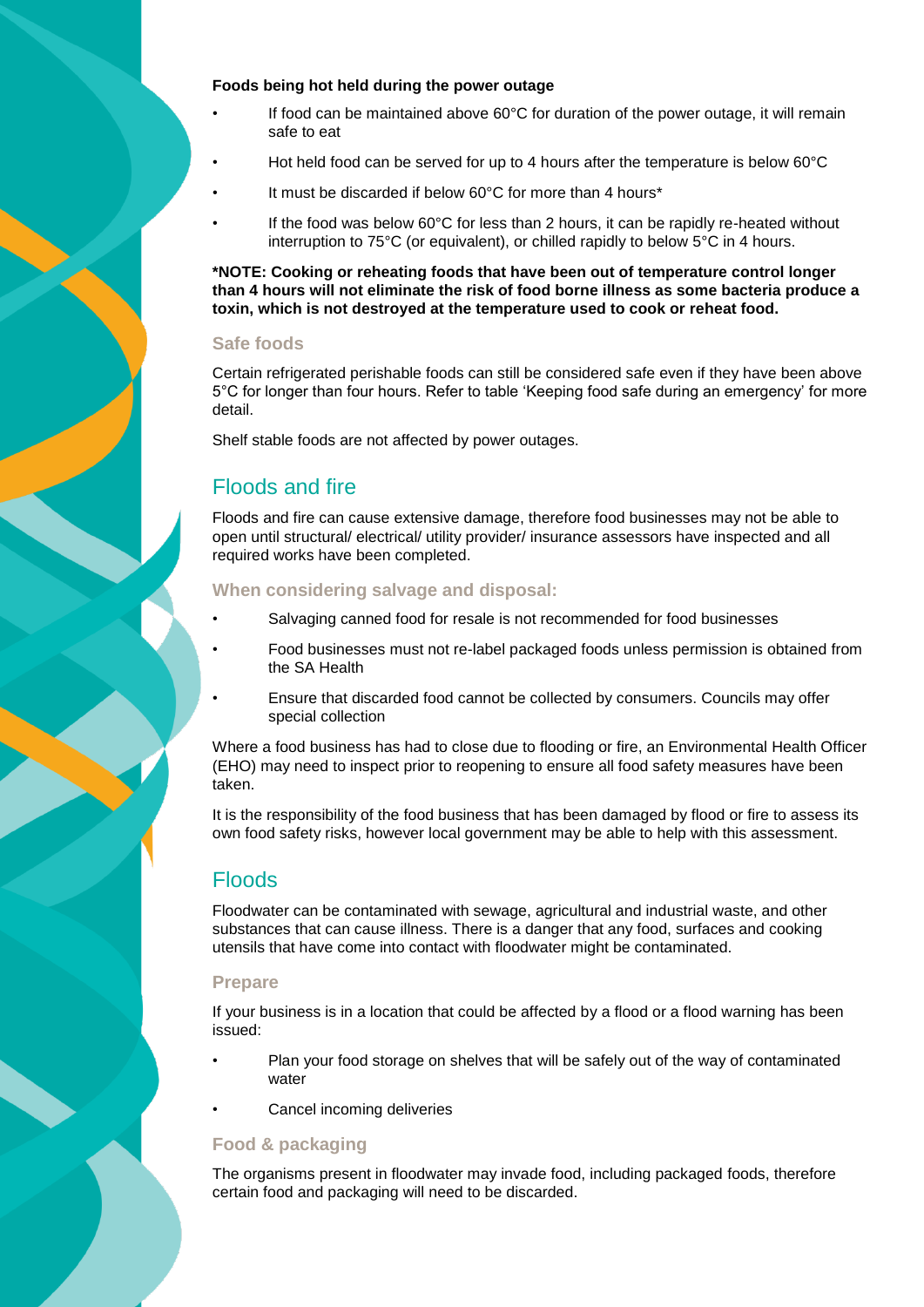#### **Discard:**

- Any food exposed to flood waters within the premises. This includes food stored in sealed cans or bottles, packaged goods and unsealed containers.
- All foods in refrigerators or freezers that have come into contact with flood waters as the seals are not watertight.
- All packaging that has come into contact with the flood water or is punctured, torn, swollen, rusted or had its security seal removed or damaged.
- All items that have been affected by vermin, insects or any other pests.

Ensure these products do not reappear as damaged or salvaged merchandise for human consumption.

**NOTE: Undamaged, commercially prepared foods in all**‐**metal cans or retort pouches can be saved if they have not come into contact with flood water or debris i.e. above the highest point of the flood mark and not damaged in any other way.**

#### **Water Issues**

• Contaminated water cannot be used to wash dishes, wash and prepare food, wash hands, make ice, or make baby formula.

#### **Refrigerated and/or Frozen Foods**

Typically, electricity will go out during a flood. If the refrigerator or freezer has not been exposed to flood waters, food may still need to be discarded.

Refer to 'Food Safety in a Power Outage' section.

*Reminder: Cooking food will not eliminate the risk of food borne illness as some bacteria produce a toxin, which is not destroyed at the temperature used to cook or reheat food.*

### **Building and equipment integrity**

It is the businesses responsibility to ensure the structure of the building and equipment has been assessed to determine whether it will meet the requirements of the Food Act 2001. Areas that must be considered:

- The impact of flood waters on the buildings structure. Food storage areas need to be protected from outside elements such as rain, water, dust, pests, animals and any other condition that may adversely affect the safety of the product.
- Have damage assessed by an appropriately qualified person and obtain a report (electrical, structural), considering:
	- $\circ$  Cavities behind walls, kick boards and other structural voids that have been inundated by the flood must be drained and cleaned. In the case of wall cavities, holes drilled near the base to check for water inundation, can indicate whether further action is required.
	- o The integrity of laminated surfaces must be checked. Water permeation of the timber may cause buckling or separation, which means the laminated material, cannot be disinfected properly.
	- o Wall cavities of cool/freezer rooms must also be checked for water inundation. Holes drilled into the wall, can indicate the extent of water inundation. Approval for reuse may be given if certification is granted by a qualified refrigeration contractor that the integrity of the structure is sound and the walls are fully sealed.
	- $\circ$  The integrity of equipment such as fridges, ovens etc must be checked to determine whether it is suitable for the safe storage or production of food. To ensure safe operation, a qualified electrical contractor should check all electrical equipment that has been inundated by flooding.
	- o Foundations, walls, doors and windows may be damaged and need repair. Repairing any damage immediately will help prevent further damage and wear in the future.
	- $\circ$  Special attention should be given to lighting, drainage areas, ventilation vents, corners, cracks and crevices, door handles and door gaskets.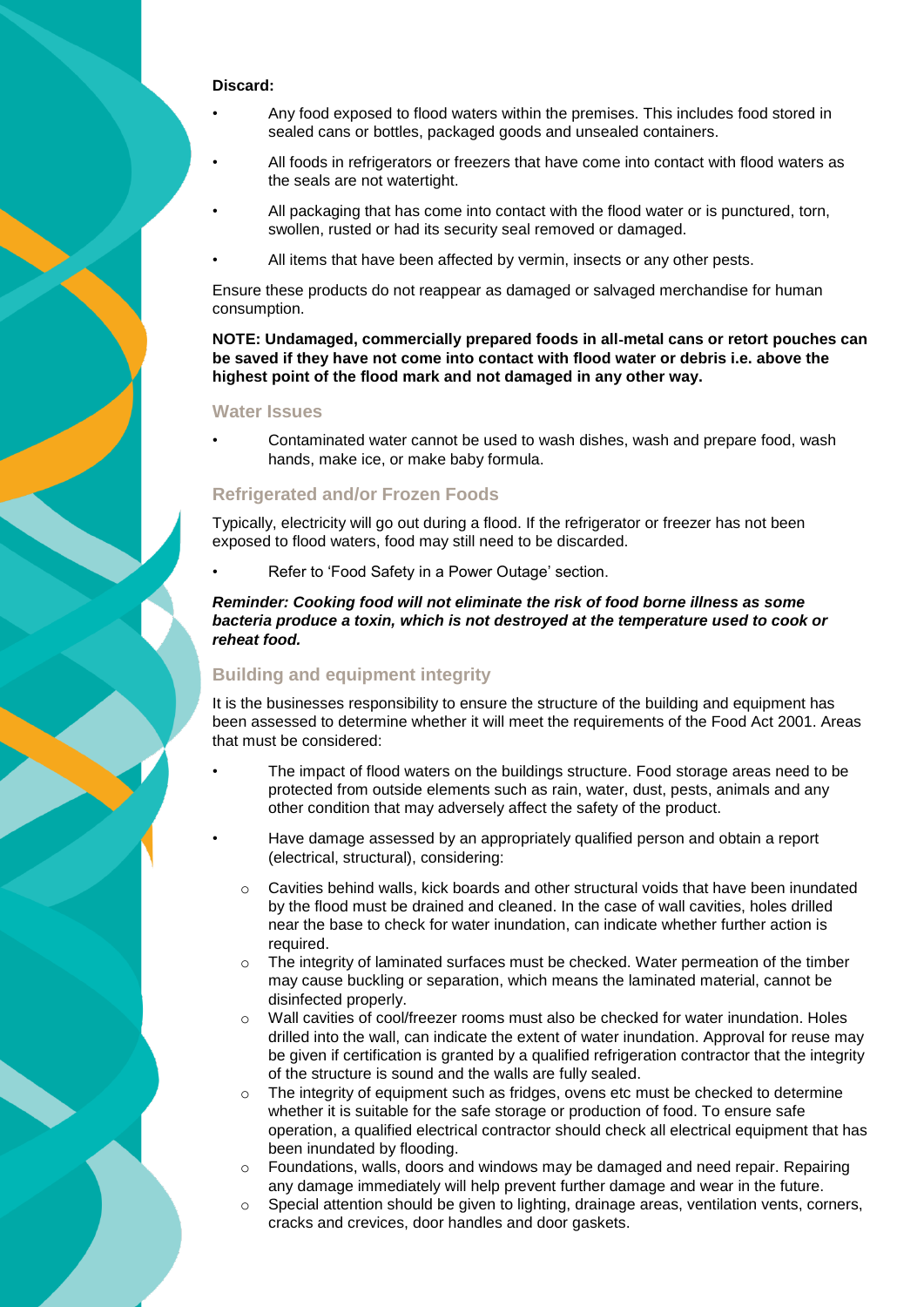- Replace or repair damaged surfaces (floors, walls and ceilings) as per recommendations.
- Scrub and sanitise all floors, walls and ceilings with a 100 to 200ppm chlorine solution or designated sanitiser.
- Water damaged ventilation systems that cannot be thoroughly cleaned and sanitised should be removed and replaced. In all cases, replace all ventilation air filters.

#### **Cleaning and Sanitising: Premise, Equipment and Utensils**

#### **Cleaning and sanitising must be conducted prior to reopening.**

- A professional cleaning service or restoration company may be the best option depending on the scale of the flood. The businesses insurance agent may have recommendations, but the business must confirm that the cleaning service is familiar with food service operations.
- Refrigerated display and storage cases and other refrigerator equipment used to store food should be cleared of all contaminated products prior to cleaning and sanitising. Special attention should be given to lighting, drainage areas, ventilation vents, corners, cracks and crevices, door handles and door gaskets.
- Carefully check dishes, pots, pans, cutlery and kitchen equipment that might have been in contact with floodwater. Throw away damaged or cracked items, items made from porous material such as wood, plastic or rubber including wooden chopping boards as they cannot be adequately sanitised.
- All sinks should be thoroughly cleaned and sanitised before resuming use.
- Wash utensils and surfaces in hot, soapy, drinking-quality water. Take apart and clean the non-electrical pieces of any kitchen equipment that can be safety taken apart and then rinse in clean, hot water.
- Clean cupboards and counters with hot soapy water then rinse with a chlorine bleach solution before storing dishes or food.
- Heat Sanitation: Sanitise silverware, metal utensils, pots, pans and kitchen equipment in pieces by boiling in water for 10 minutes.
- Commercial and most domestic dishwashers are capable of sanitising all eating and cooking utensils as part of their normal cycle.
- Chemical Sanitation: Refer to Dilution Tables:
	- $\circ$  Wash all items, equipment and structures with detergent and hot water, then rinse thoroughly.
	- $\circ$  Apply bleach as needed according to the tables below. Do not be dilute chlorine in hot water.
- o Leave bleach or chlorine on for 10 minutes\* and then rinse again.
- Air dry items because towels might have been splashed with contaminated water.
- Safety Precautions when using bleach to sanitise the food business
	- o Wear protective equipment such as safety glasses, face mask, disposable gloves and enclosed shoes.

| Water           | 4% Chlorine<br>(household bleach) | 12.5% Chlorine | 65% Chlorine<br>(hypochlorite<br>granules) |
|-----------------|-----------------------------------|----------------|--------------------------------------------|
| 5L              | 25mL                              | 10mL           | 0.8 <sub>g</sub>                           |
| 10 <sub>L</sub> | 50mL                              | 20mL           | 1.6 <sub>g</sub>                           |
| 50L             | 250mL                             | 100mL          | 8g                                         |

### Bleach for Food Contact Surfaces, Equipment (200ppm)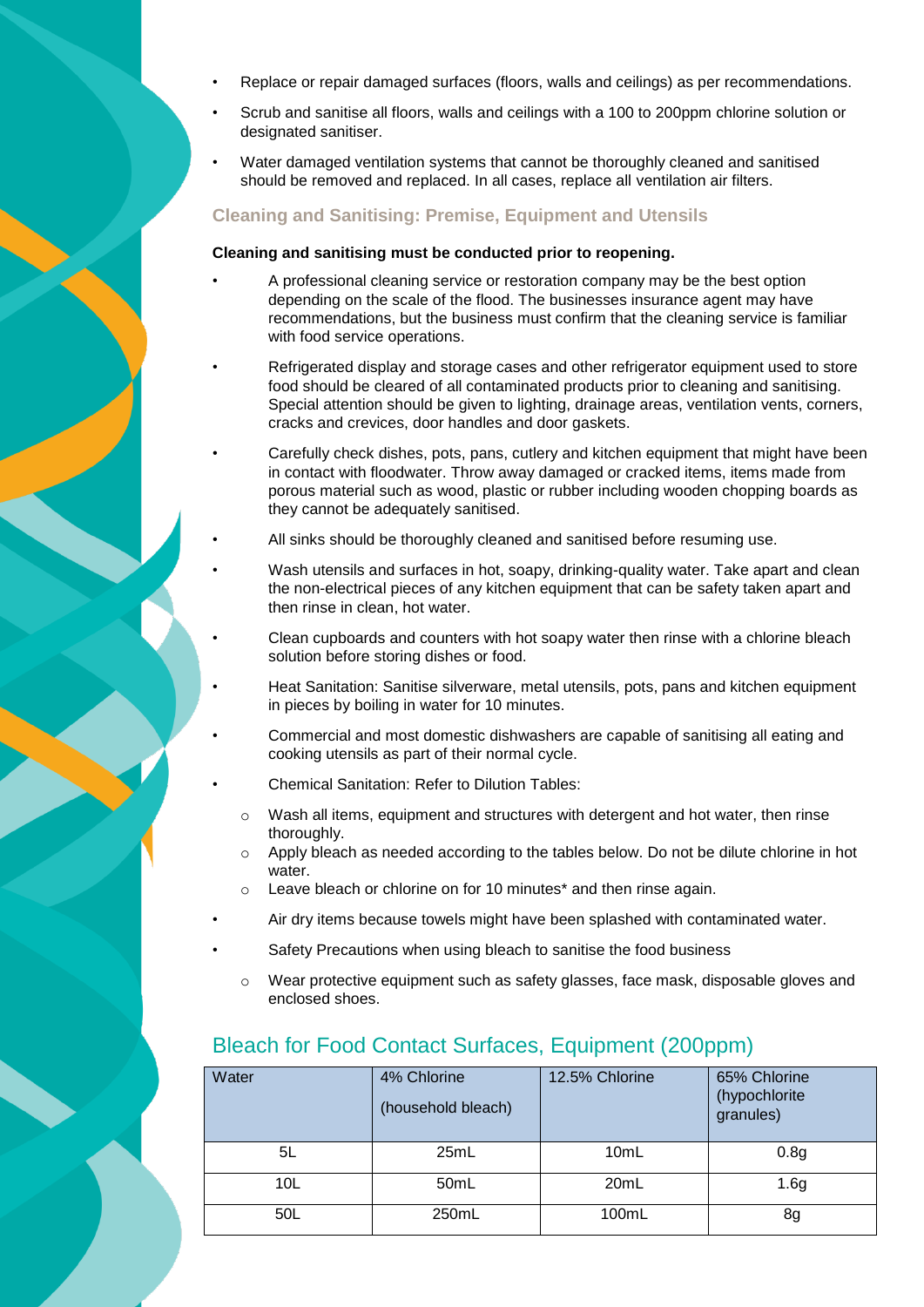| <b>Water</b> | <b>4% Chlorine</b> | 12.5% Chlorine    | 65% Chlorine               |
|--------------|--------------------|-------------------|----------------------------|
|              | (household bleach) |                   | (hypochlorite<br>granules) |
| 5L           | 125mL              | 50 <sub>m</sub> L | 4g                         |
| 10L          | 250mL              | 100mL             | 8g                         |
| 50L          | 1250mL (1.25L)     | 500mL             | 40 <sub>g</sub>            |

## Bleach for Walls, Floors, Ceilings (1000ppm)\*\*

\*The contact time recommended after a flood event is higher than the standard sanitising procedure as the bacterial load from the flood water contamination will be higher than what would occur during daily business operations.

\*\*Different sanitiser strengths are recommended for food contact surfaces, equipment and floors walls and ceilings because of the different hazards presented within the facility.

An excellent resource for calculating dilution rates can be found here:

<http://www.publichealthontario.ca/en/ServicesAndTools/Tools/Pages/Dilution-Calculator.aspx>

**Note: mould may become an issue very quickly after a flood and professional mould removalist advice may be required.**

### Food Safety after a Fire

Fires can effect one business (a single premise fire), or it may affect numerous food businesses (bushfire, shopping centre, food court).

Fires are unfortunate and often terrifying but once the fire has been put out, it is important to understand that fire damage can jeopardize the safety of food.

*It is the responsibility of the food business that has been damaged by a fire to assess its own food safety risks; however Local Government may be able to help with this assessment.*

#### **How does a fire make food unsafe?**

Food exposed to fire can be contaminated by toxic chemicals, and can be spoiled or made more prone to spoilage by bacteria. There are three aspects of fire situations that can make food unsafe:

#### **1. Smoke and fumes**

Toxic fumes released from burning materials are the most dangerous elements of a fire. Fumes and smoke released from the fire can contaminate food and drink, making it unsafe to eat or drink.

#### **2. Heat from the fire**

Heat from the fire may activate food spoilage bacteria in jars or cans of food, and can partially or fully cook fresh foods. This can make previously safe food, such as that in cans and jars, unsafe. If the heat is high enough, cans or jars can split or rupture, making the food unsafe.

#### **3. Chemicals used to fight fire**

Chemicals used to fight fires may contain toxins and can contaminate food, making it unsafe to consume. These chemicals cannot be washed off.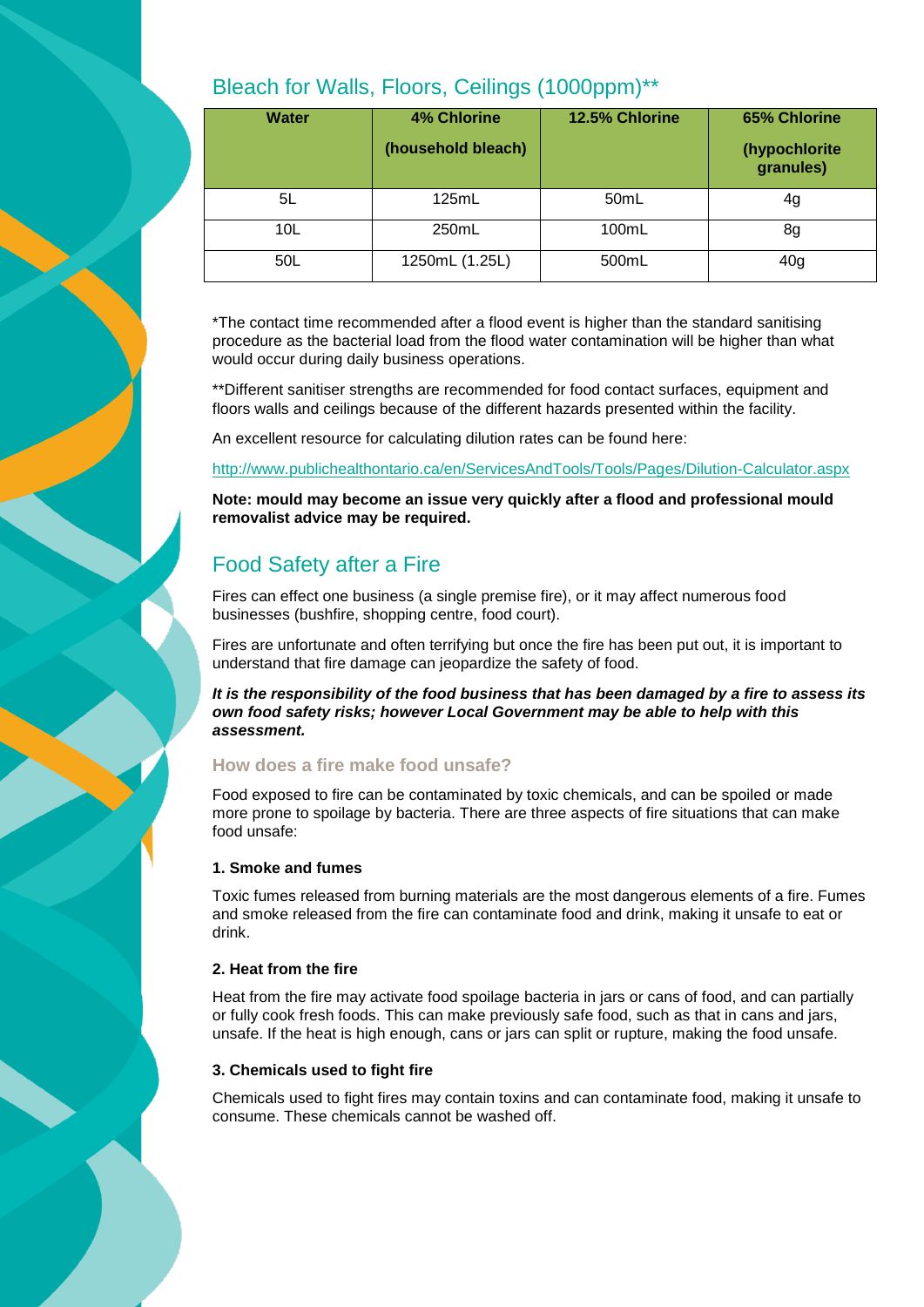#### **Food is not safe after being in a fire or after the extinguishing system has discharged as:**

- Heat can cause jars and cans to split and crack allowing contaminants to enter.
- Even if cans and jars appear undamaged, heat can cause the food to spoil.
- Smoke and chemicals from the fire and extinguishing system can penetrate plastic packaging, plastic wraps of all kinds, and get under bottle caps or screw tops.
	- Firefighting chemicals can taint food and beverages, and packaged products.

#### **Food and beverages that were in or near a fire that must be disposed of:**

- All foods and beverages stored in screw top jars or bottles, permeable packaging such as cardboard, foil, paper or plastic wrap.
- All unwrapped fruits and vegetables.
- Foods stored outside the refrigerator and which were exposed to smoke and fumes.
- Foods from the refrigerator or freezer if there are any signs of smoke damage as refrigerators or freezers seals are not airtight.
- Ice, in both serving bins and machines.
- All foods that were touched by firefighting chemicals. These chemicals are very poisonous and cannot be safely washed off foods. If you are not sure if the food was touched by firefighting chemicals, throw it away.
- All single-service utensils (plastic plates, cups etc.), and all packaging that were exposed to smoke and firefighting chemicals.

#### **Refrigerated and/or Freezer Foods**

If the refrigerator or freezer has not been exposed to heat, smoke, fumes or fire-fighting chemicals but there has been a power outage because of a power outage, food may or may not be salvageable:

#### *Refer to 'Food Safety in a Power Outage' section*.

Reminder: Cooking food will not eliminate the risk of food borne illness as some bacteria produce a toxin, which is not destroyed at the temperature used to cook or reheat food.

#### **Cleaning and Sanitising: Premise, Equipment and Utensils**

Cleaning and sanitising must be conducted prior to reopening. Surfaces may look clean, chemicals from extinguishers and fine particles may be on surfaces of equipment and utensils.

- A professional cleaning service or restoration company may be the best option depending on the scale of the fire. The businesses insurance agent may have recommendations, but the business must confirm that the cleaning service is familiar with food service operations.
- Remove and discard from the premises all damaged equipment, utensils, linens and single service items.
- Refrigerated display and storage cases and other refrigerator equipment used to store food should be cleared of all contaminated products prior to cleaning and sanitising. Special attention should be given to lighting, drainage areas, ventilation vents, corners, cracks and crevices, door handles and door gaskets.
- Carefully check dishes, pots, pans, cutlery and kitchen equipment that might have been in contact with smoke or firefighting chemicals. Throw away damaged or cracked items, items made from porous material such as wood, plastic or rubber including wooden chopping boards as they cannot be adequately cleaned and sanitised.
	- Wash utensils and surfaces in hot, soapy, drinking-quality water. Take apart and clean the non-electrical pieces of any kitchen equipment that can be safety taken apart and then rinse in clean, hot water.